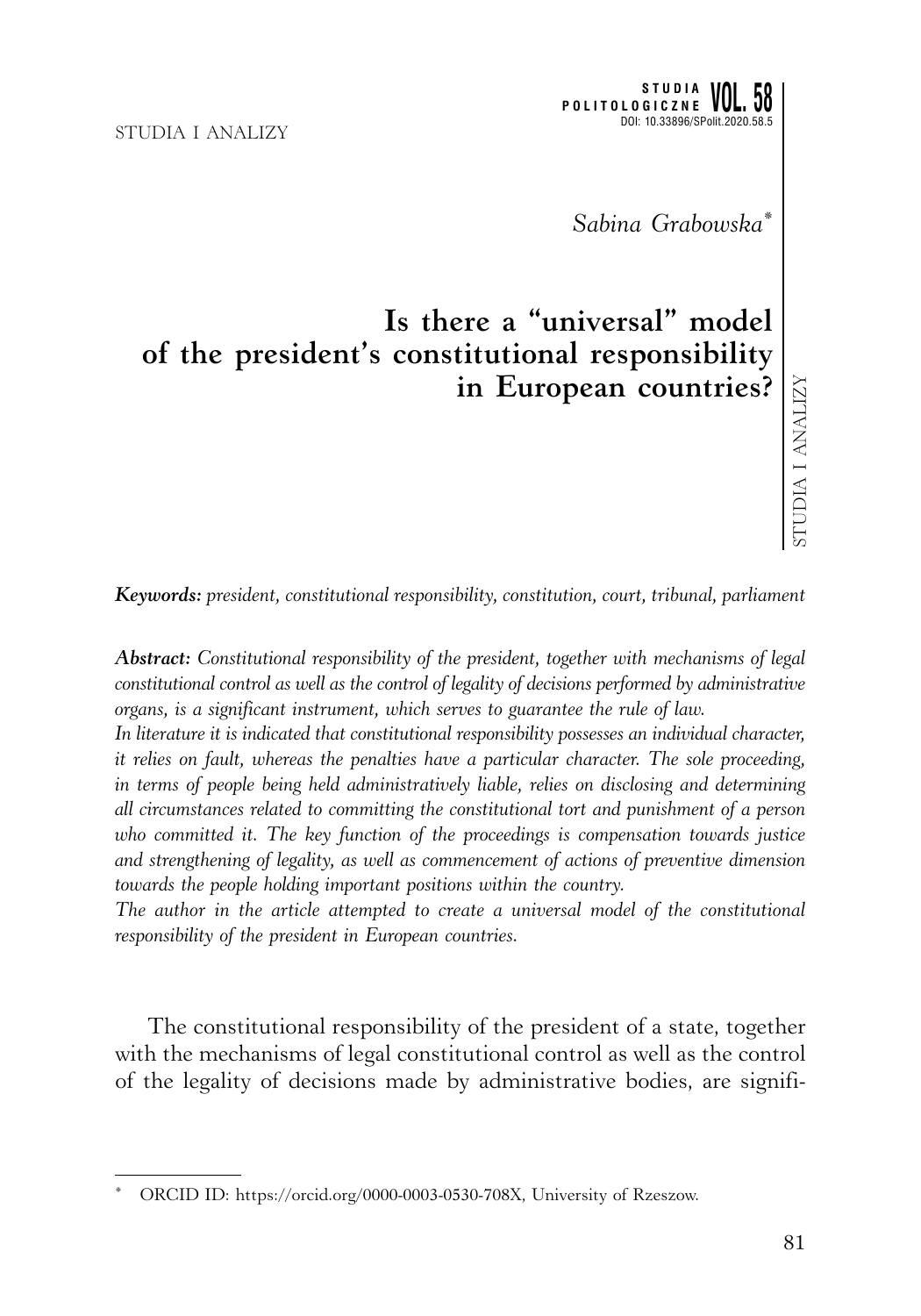cant instruments, which serve to guarantee the rule of law1. B. Banaszak states that constitutional responsibility should be understood as the consequences of the behavior of persons occupying high state functions, in the event of a violation of the constitution or statutes, in connection with their function2. The literature indicates that constitutional responsibility is individualized, based on guilt, while penalties are of a specific nature. On the other hand, the procedure itself, in relation to persons held for constitutional responsibility, consists in disclosing and establishing all circumstances related to the committed constitutional tort and punishing the person who committed it. The primary function of these proceedings is to satisfy the sense of justice and strengthen the rule of law, as well as to take preventive measures in relation to persons performing important functions in the state3.

The institution of the president's constitutional responsibility is an important element in the constitutional regulations of states with a democratic system, in which no responsibility for violations of the law is allowed. The head of state is protected by immunity, however, it is not complete immunity. In a situation where the president violates the constitution or laws, during and in connection with his position, President has to take into account legal consequences.

Due to the complicated procedure to execute thereof, the institution has currently a preventive role. The rationale for this is two-fold: firstly, the institution of constitutional responsibility of a president does not allow the person holding this position to feel immune from punishment; secondly, paradoxically, thanks to the existence of a legally determined and strongly formalized procedure, the president is protected against attempts to deprive them of the office by other methods. This is fairly similar to parliamentary responsibility.

In current legal regulations in the European countries, four models of presidential constitutional responsibility can be distinguished. The element determining the responsibility model is the body, to which the legislator entrusts to adjudicate over the constitutional responsibility of

<sup>1</sup> Cf. P. Chrzczonowicz, *Problem odpowiedzialności konstytucyjnej i karnej Prezydentów Rzeczypospolitej Polskiej i Republiki Włoskiej*, [in:] Z. Witkowski (ed.), *Konstytucjonalizm włoski i polski w aktualnych fazach ich przemian. Materiały z sympozjum. Toruń, 2 czerwca 2005*, Toruń 2005, pp. 179–180.

<sup>2</sup> Cf. B. Banaszak, *Porównawcze prawo konstytucyjne współczesnych państw demokratycznych*, Warszawa 2007, p. 403.

<sup>3</sup> Cf. ibidem.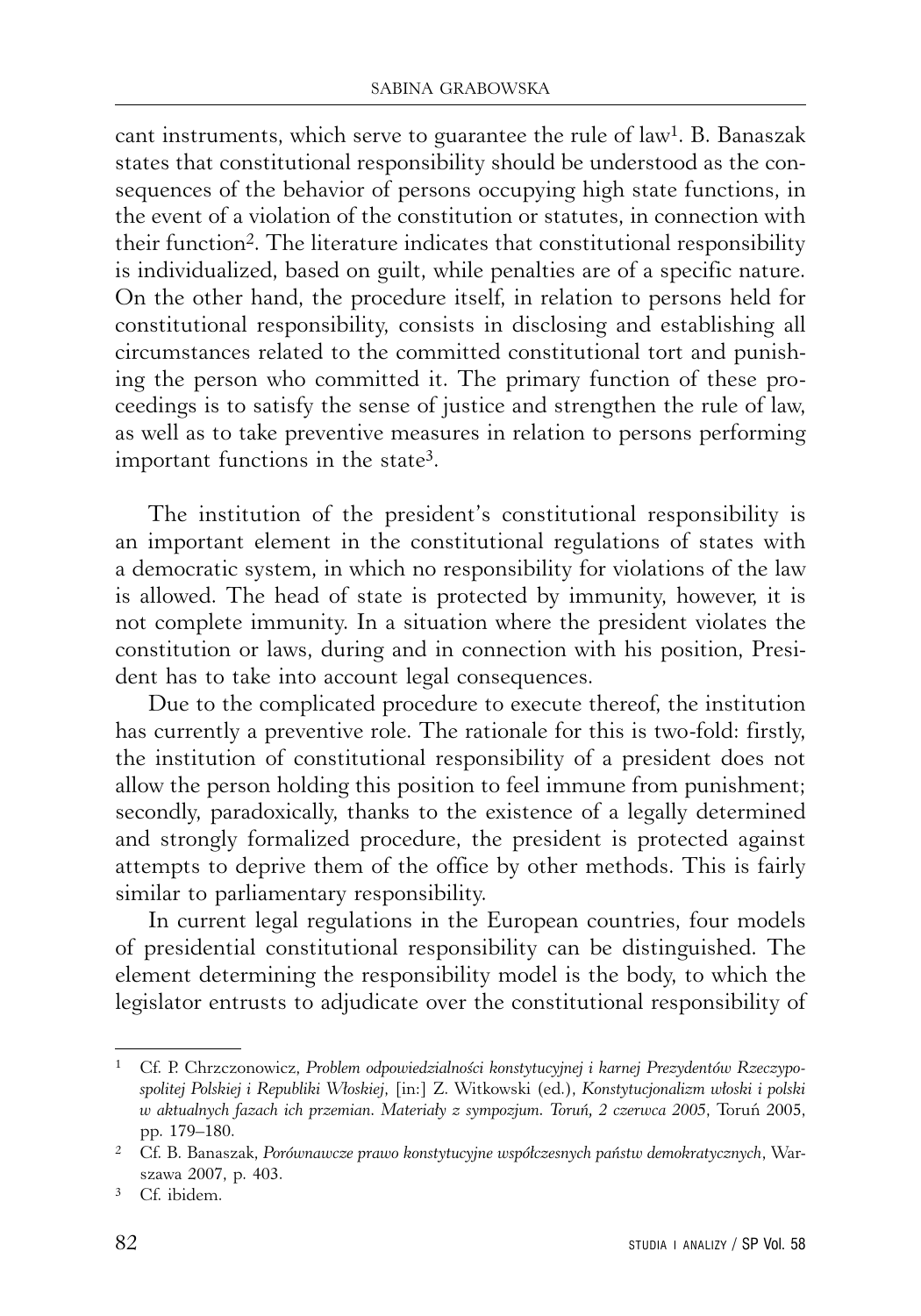the president. These bodies are: 1) a special, court-like body, 2) constitutional court, 3) parliament, 4) citizens. However, each of the solutions has drawbacks. Therefore, while analyzing the solutions applied in the case of the institution of the president's constitutional responsibility in European countries, I came to certain conclusions which resulted in the creation of a model that, in my opinion, could be applied in any of the European republics. This study is also devoted to this issue.

There has only been one case in Europe when the president was found guilty of committing a constitutional tort and was removed from office. This was when the President of the Republic of Lithuania Rolandas Paksas was removed from office in 20044. In December 2003, the Sejmas created a special committee of inquiry, the main task of which was to determine if the motion of a group of deputies, concerning the prosecution of the president, was relevant. The claimants stated that the president infringed the Lithuania Constitution and broke his oath. In February 2004, the president issued a written statement before the committee of inquiry. Upon request of the committee, the Sejmas filed a motion to the Constitutional Court to investigate if the president had infringed the Constitution by granting Lithuanian citizenship to J. Borys. Next, a special committee of inquiry unanimously accepted six accusations, against the Lithuanian president and presented them to the Sejmas.

On February 19, 2004, the Sejm, after hearing motions incriminating against R. Paksas, adopted a resolution on prosecuting the president and appointed five accusers. The next parliament asked the Constitutional Court to investigate if the alleged actions of R. Paksas seriously infringe the Constitution and the presidential oath.

On March 31st 2004, the Constitutional Court issued its opinion concerning the conformity of actions of the Lithuania President R. Paksas with the Constitution. The president had not personally participated in any of the sittings of the Constitutional Court, but through his attorneys, he had presented written clarifications. In the opinion the Constitutional Court determined three actions that were non-conformant with the Constitution: the unlawful granting of Lithuanian citizenship in an

<sup>4</sup> Cf. M. Giżyńska, *Odpowiedzialność konstytucyjna głowy państwa w Republice Litewskiej (na tle kazusu Rolandasa Paksasa)*, [in:] A. Jamróz, S. Bożyk (eds.), *Z zagadnień współczesnych społeczeństw demokratycznych*, Białystok 2006, pp. 328–337, D. Górecki, R. Matonis, *Odpowiedzialność konstytucyjna Prezydenta Republiki Litewskiej Rolandasa Paksasa*, «Przegląd Sejmowy» 2004, No. 4.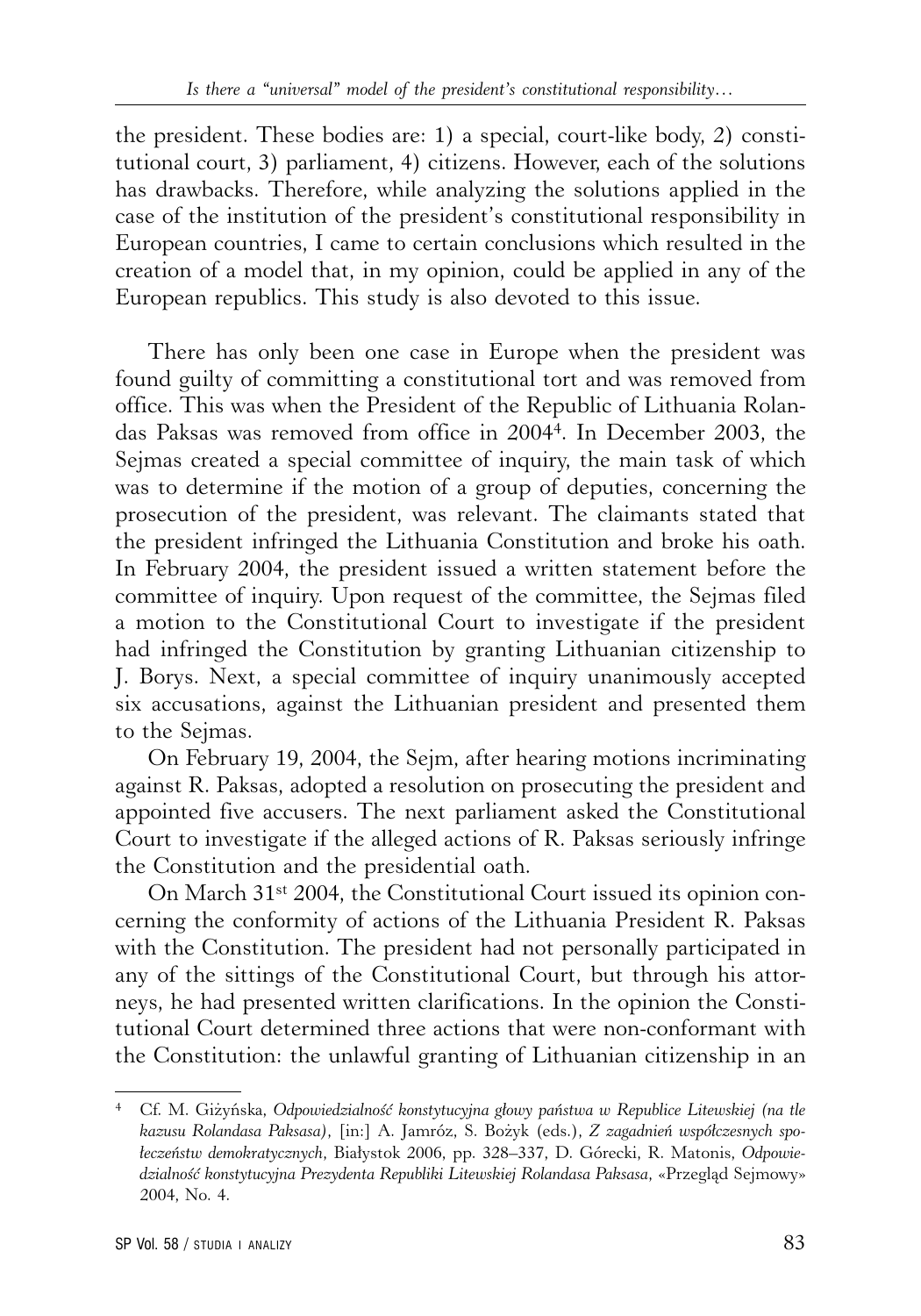extraordinary procedure to J. Borys, and this was a serious infringement of the Constitution; the conscious transfer of information concerning the investigation of J. Borys directly to him, which is a serious infringement of the Constitution and breach of the oath; and during a privatization process, he acted in person and acted through representatives for the benefit of his relatives, which was determined as serious infringement of the Constitution and breach of the oath.

The trial took place in the Sejmas from April 5<sup>th</sup> to April 6<sup>th</sup> 2004. The Parliament accused the President of committing actions, which the Constitutional Court recognized as serious infringement of the Constitution. President R. Paksas stated that he had make mistakes, but they did not lead to any damage to Lithuania, and that he had become the victim of the elite's plot, who had utilized dual standards to political manipulation the situation. The Sejmas then voted on the accusations against the president and in all three cases, he was found guilty of dereliction of his presidential duties, and thus the President was dismissed from his position.

Pursuant to the Constitution, the duties of the president until the early elections were performed by the chairman of the Seymas A. Paulauskas, and the function of the chairman of the Seym by the former vice-chairman C. Juršenas.

As far as finding the President guilty of the dereliction of his presidential duties and being removed from his post, there is only one case where there was an attempt to hold a president constitutionally liable. This situation, which may have been an attempt to force a president to admit guilt, took place in Italy in 1978, when president G. Leone was forced to resign due to allegations of corruption and taxation abuse described by the press<sup>5</sup>. G. Leone was attempting when? to introduce constitutional reform to the state, and because of this he had many political enemies. So, it can be assumed that this resignation was a hidden form of dismissal of a president, due to of political infighting6.

The only situation when a formal motion to hold the president guilty took place, having been accused of being guilty of a dereliction of constitutional duties, also took place in Italy7. In 1991 a group of leftwing

<sup>5</sup> I. Bokszczanin, *Prezydent Republiki Włoskiej*, [in:] J. Osiński (ed.), *Prezydent w państwach współczesnych*, Warszawa 2009, p. 752.

<sup>6</sup> E. Berselli, *Tutti poreti del presidente*, «Il Mulino» 1992, No. 2, pp. 215–216.

<sup>7</sup> S. Grabowska, *Udział parlamentu w postępowaniu w sprawie odpowiedzialności konstytucyjnej Prezydenta Republiki Włoskiej*, «Gdańskie Studia Prawnicze» 2014, T. XXXI, pp. 261–268.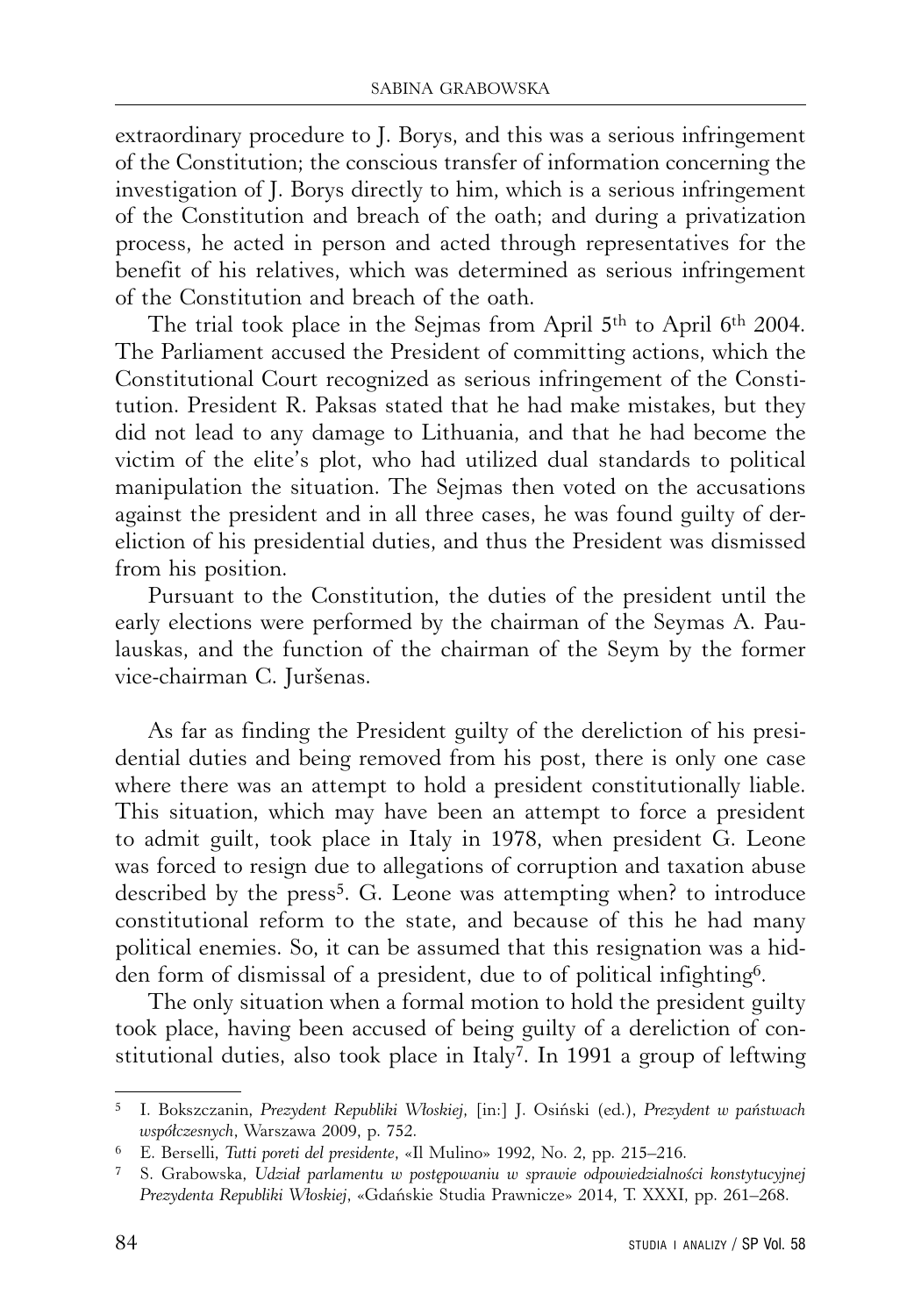parliamentarians made an attempt to initiate a procedure of accusation against President F. Cossigi<sup>8</sup>. He was accused of "adopting acts and proceeding with the intention of changing the form of government using measures unacceptable to the constitutional order of the state"9. The applicants accused F. Cossidze of misusing presidential powers, attempting plebiscite rule and improper cooperation with political parties. However, when F. Cossig resigned in 1992, a parliamentary committee set up in connection with the submission of the application discontinued the case in 1993 as "manifestly unfounded"10.

Attempts to hold the president constitutionally liable also took place in Romania11. On July 5th 1994, the Constitutional Court released an opinion suspending the Romania President I. Iliescu from his official duties<sup>12</sup>. The President was not suspended and the case was closed. Another attempt to remove the President from his position ex-officio took place in 200713. The motion to suspend President T. Băsescu from his position was signed by 182 deputies and senators. In 2007, a debate was conducted during a joint sitting of both chambers of the Romanian Parliament. The parliamentarians accused the President of infringing several provisions of the Romanian Constitution. The motion of suspension consisted of six parts, indicating the infringements or categories of the infringements of the Romanian Constitution. However, the elements necessary to classify the allegation as a serious violation of the Romanian Constitution were not indicated in every case<sup>14</sup>.

 <sup>8</sup> Cf. R. Bin, G. Brunelli, A. Pugiotto, P. Veronesi, *Il "Caso Cossiga". Capo dello Stato che esterna o privato cittadino che offende?*, Torino 2003. 9 Z. Witkowski, *Ustrój konstytucyjny współczesnych Włoch w aktualnej fazie jego przemian* 

*<sup>1989– 2004</sup>*, Toruń 2004, p. 229.

<sup>10</sup> Cf. M. Fiorillo, *Il capo dello stato. La democrazia dalla A alla Z*, Roma–Bari 2002, p. 27, K. Witkowska-Chrzczonowicz, *Formy odpowiedzialności konstytucyjnej w Republice Włoch*, [in:] S. Grabowska, R. Grabowski (eds.), *Formy odpowiedzialności konstytucyjnej w państwach europejskich*, Toruń 2010, p. 374.

<sup>11</sup> Cf. S. Grabowska, R. Grabowski, *Odpowiedzialność prawna czy polityczna? Wątpliwości w sprawie charakteru instytucji odpowiedzialności Prezydenta Republiki Rumunii*, [in:] R.M. Czarny, K. Spryszak (eds.), *Państwo i prawo wobec współczesnych wyzwań. Współczesne ustroje państwowe i rozwój demokracji w Polsce. Księga jubileuszowa Profesora Jerzego Jaskierni*, T. II, Toruń 2012, pp. 171–190.

<sup>12</sup> W. Sokolewicz, *Sąd Konstytucyjny w Rumunii*, [in:] J. Trzciński (ed.), *Sądy konstytucyjne w Europie. Bułgaria, Czechy. Rumunia. Słowacja, Węgry*, T. 2, Warszawa 1997, p. 163.

<sup>&</sup>lt;sup>13</sup> Resolution no 4 of February  $28<sup>th</sup> 2007$  in terms of suspending the Romania president in the performance of his duties (M.Of. No. 151 of March 2nd 2007).

<sup>14</sup> S. Grabowska, *Formy odpowiedzialności konstytucyjnej w Republice Rumunii*, [in:] S. Grabowska, R. Grabowski (eds.), *Formy odpowiedzialności konstytucyjnej w państwach europejskich*, Toruń 2010, pp. 260–280.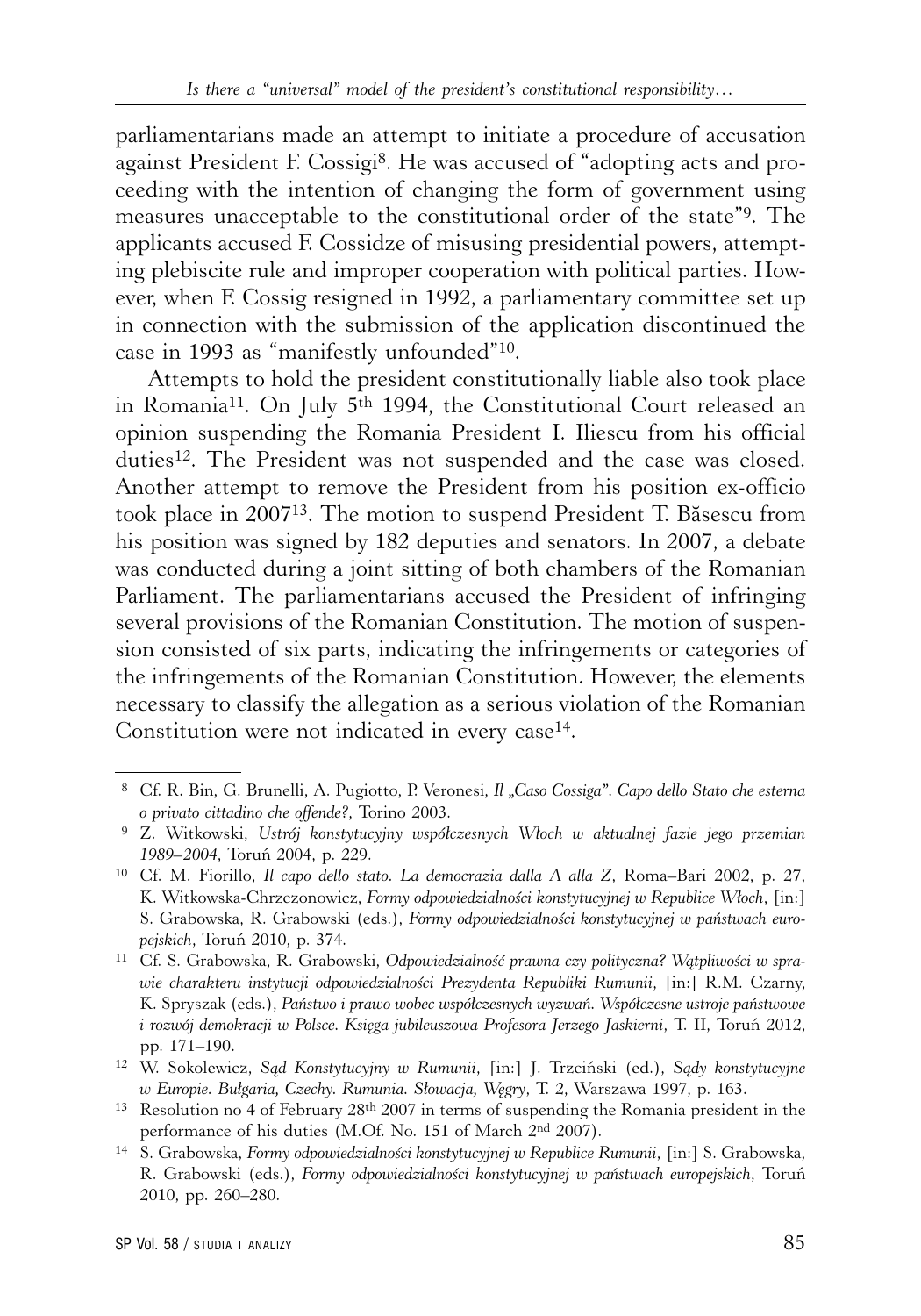The Constitutional Court issued an opinion in which it stated that acts violating the Romanian Constitution and the president's actions taken in the exercise of office, and constitutional responsibility indicated by the applicants, could not be classified as serious violations justifying the suspension of holding the office of the President of Romania15. This opinion was presented to the Romania President and the chairmen of both chambers of Parliament. Then proposal to suspend Romanian President T. Băsescu, has been the subject of discussion during a joint meeting of both chambers, after which a vote was taken and a resolution on the suspension of the president's office. Based on the resolution passed by the parliament, the chairman of the Chamber of Deputies B. Olteanu, who chaired the meeting of the combined chambers of parliament, requested the Constitutional Court to state the circumstances justifying the existence of a temporary obstacle to the office of the President of Romania, as a result of which the office of president should become covered by the chairman of the Senate, N. Văcăroiu<sup>16</sup>.

The Constitutional Court determined the circumstances justified the existence of a current obstacle for the president of Romania to hold his position and assessed that according to provisions of article 98 section 1 of the Romanian Constitution, the function of the Romania president was to be taken by the chairman of the Senate, N. Văcăroiu<sup>17</sup>. The resolution of the Constitutional Court was presented to the Parliament and the government. During a joint sitting of both chambers, on April 24th, the parliament ordered a referendum concerning the dismissal of the Romania president from his post<sup>18</sup>. However, when the referendum took place on May 19th 2007 74% of the electors voted against the Romania president T. Băsescu being suspended from his post<sup>19</sup>.

Just as the model of extra-parliamentary (judicial) control of the constitutionality of law has spread, so should  $-\text{ in }$  my opinion  $-\text{ the model of}$ extra-parliamentary decision-making about constitutional accountability

<sup>&</sup>lt;sup>15</sup> Advisory opinion no 1 of the Constitutional Court of April  $5<sup>th</sup>$  2007 concerning the suggestion of suspending the Romania president Traiana Băsescu (M. Of. No. 258 of April 18th 2007), p. 8.

<sup>&</sup>lt;sup>16</sup> A letter of the President of the Chamber of Deputies No. 1041/1 B.O. of April 20<sup>th</sup> 2007, registered in the Constitutional Court under number 3762.

<sup>17</sup> Ibidem.

<sup>18</sup> Resolution no 21 of the Parliament of April 24th 2007 in terms of ordering a referendum concerning the dismissal of the Romania president. (M. Of. No. 273 of April 24th 2007).

<sup>19</sup> K. Ryan, *A President triumphs at the polls – but is humbled by his loose tongue*, «The Economist» of May 26th 2007, p. 28.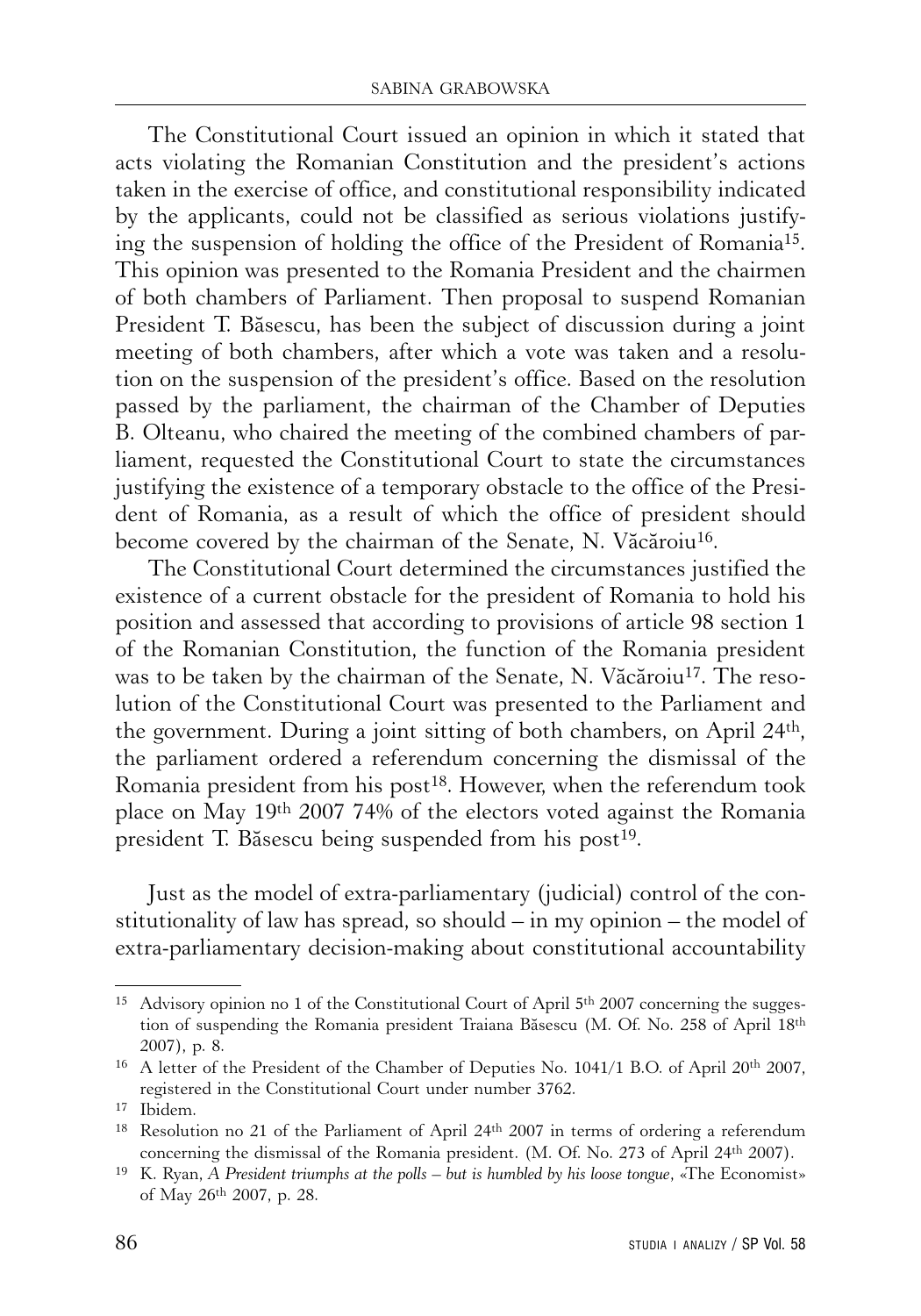spread, while leaving the right of initiative to politicians – and more specifically – in this respect – to the parliamentary majority.

After getting acquainted with the provisions governing the procedure for holding the president to constitutional responsibility and analyzing them, it is possible to create a "universal" model that can be applied in any country, taking into account such an institution in its legal system<sup>20</sup>. It combines the best features of all currently used solutions, increasing the effectiveness of the procedure and optimizing its effects.

In the proposed model, the right to submit a motion to bring the president to constitutional accountability should be granted not only to a group of parliamentarians (comprising at least a quarter of their total number), but also to the government as a whole and a group of citizens, in the number required to support the people's motion to hold a referendum. The fact that it is this body, which is included in the executive branch alongside the president, has the best knowledge of the actions taken by the head of state, as well as their legality, in favor of granting such a right to the government. On the other hand, allowing citizens to submit a motion regarding the president's constitutional responsibility seems obvious in the context of popularizing the presidential election.

The subject of the proceedings should be a violation of the constitution, but only a serious violation, as Italian regulations define – "an attack on the constitution", as well as a serious violation of laws concerning the state system. Arguments in this respect are provided by the case of R. Paksas, who was accused of breaking the provisions of the constitution by violating the procedure of granting citizenship. The application would be submitted to the chairman of parliament, or to the chairman of one of the chambers of parliament, provided that in a given country we are dealing with a bicameral parliament.

In my proposed model of the "universal" model of constitutional responsibility of the president, the motion would comprise of: an indication of the committed actions, an indication of the legal grounds, a list of provisions infringed by the president and a justification (together with an analysis of the results of the actions and omissions of the president). All the evidence should be attached to the application. I suggest that the

<sup>20</sup> In terms of a country which does not have such an institution as a constitutional court (Iceland) the right to adjudicate in terms of constitutional responsibility should be transferred to a judicial body that can adjudicate in cases related to the constitutionality of law. Cf. S. Grabowska, *Referendum jako instytucja odpowiedzialności konstytucyjnej prezydenta. Analiza islandzkich regulacji*, [in:] J. Ciapała, P. Mijal (eds.), *Księga Jubileuszowa prof. Andrzeja Bałabana*, Szczecin 2017, pp. 94–102.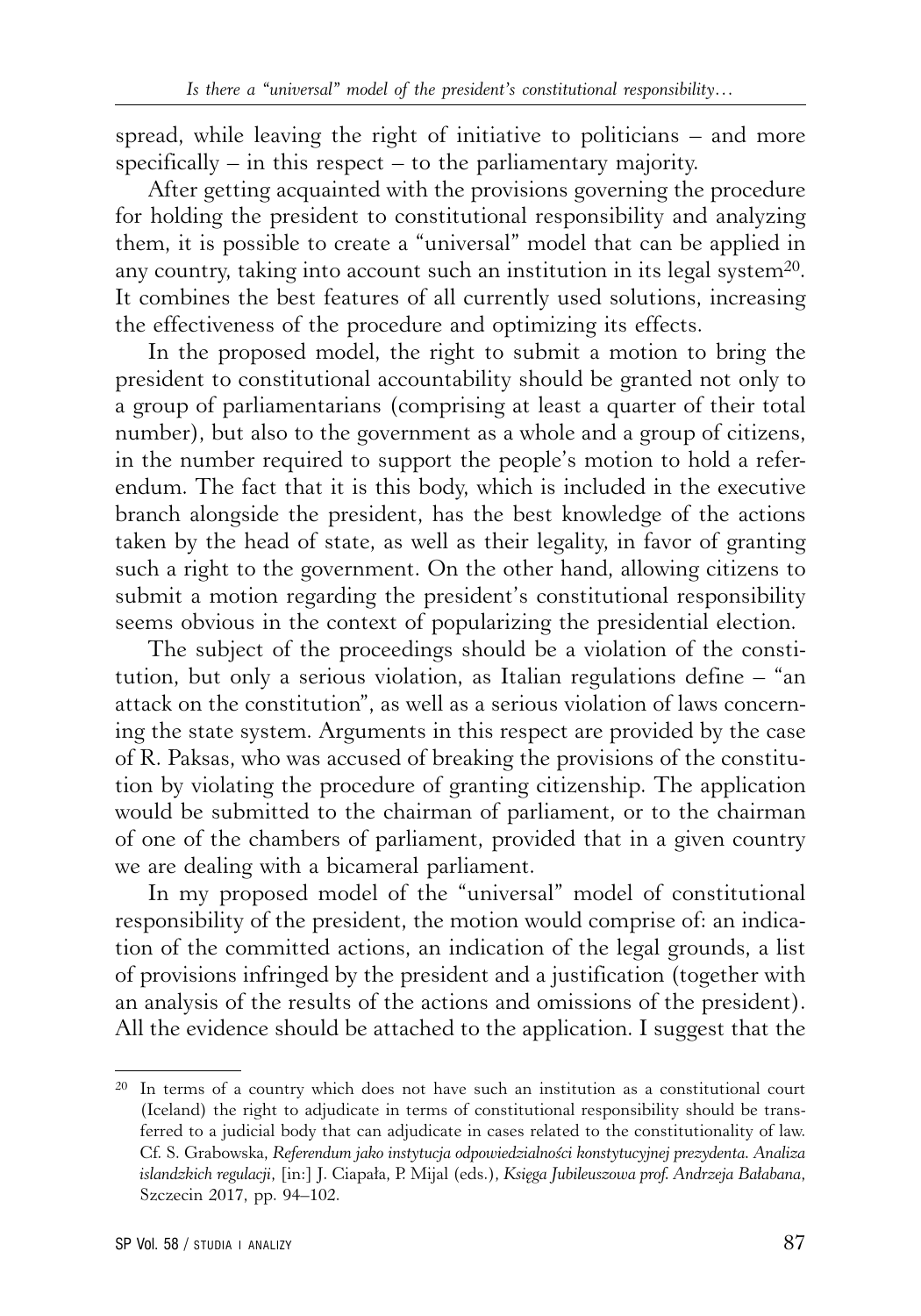petitioners should indicate the accuser and one deputy in the motion, who would be responsible to issue the statement of objections during the proceedings. Accuser and their deputy would need to be practicing lawyers. This w would professionalize the proceedings and likely minimize the chances of actioning a politically-driven motion? The initiators of the proceedings should file it with the chairman of the parliament (or the chairman of one of the parliamentary chambers).

They should they transfer the motion to a parliamentary sitting (or a joint sitting of both chambers of the parliament). This solution is justified because such serious allegations should be debated – in the first place – by the parliament *in pleno*, rather than a committee of the parliament.

At the same time as sending the motion to parliament, the chairman of parliament would inform the president about the submission of a motion to bring him to constitutional responsibility for committing a constitutional tort. Along with the information, he would provide the president with a copy of the application along with other documents. Thanks to this, the president would have time to prepare explanations in the matter. It seems necessary to regulate this issue, due to the lack of provisions regulating this stage of proceedings in a number of constitutions and acts of the analyzed states. At this stage, the president has rights – at least identical – to all parties to the proceedings, including the right to be properly notified.

Taking proceedings or refusing to initiate proceedings – given the seriousness of the case – would fall within the competence of the parliament. If the motion had errors or formal shortcomings, the speaker of parliament would have called on the initiators to remedy them within one week of receiving the request. Applicants would have fourteen days to correct or complete them. If the applicants had not remedied the formal errors, the chairman of parliament – after consulting the parliament – would have refused to follow up on the motion.

If the parliament were to initiate a procedure on the president's constitutional responsibility, the motion, along with the parliament's resolution, would be forwarded to the committee, preferably it should be a parliamentary committee with constitutional responsibility. It does not seem justified to establish a special commission or a commission of inquiry which, by definition, serve other purposes. If there is a bicameral parliament in a given country, the committee should be composed of members of both chambers. The duties of the committee would be to examine – on the basis of the materials received – not so much the valid-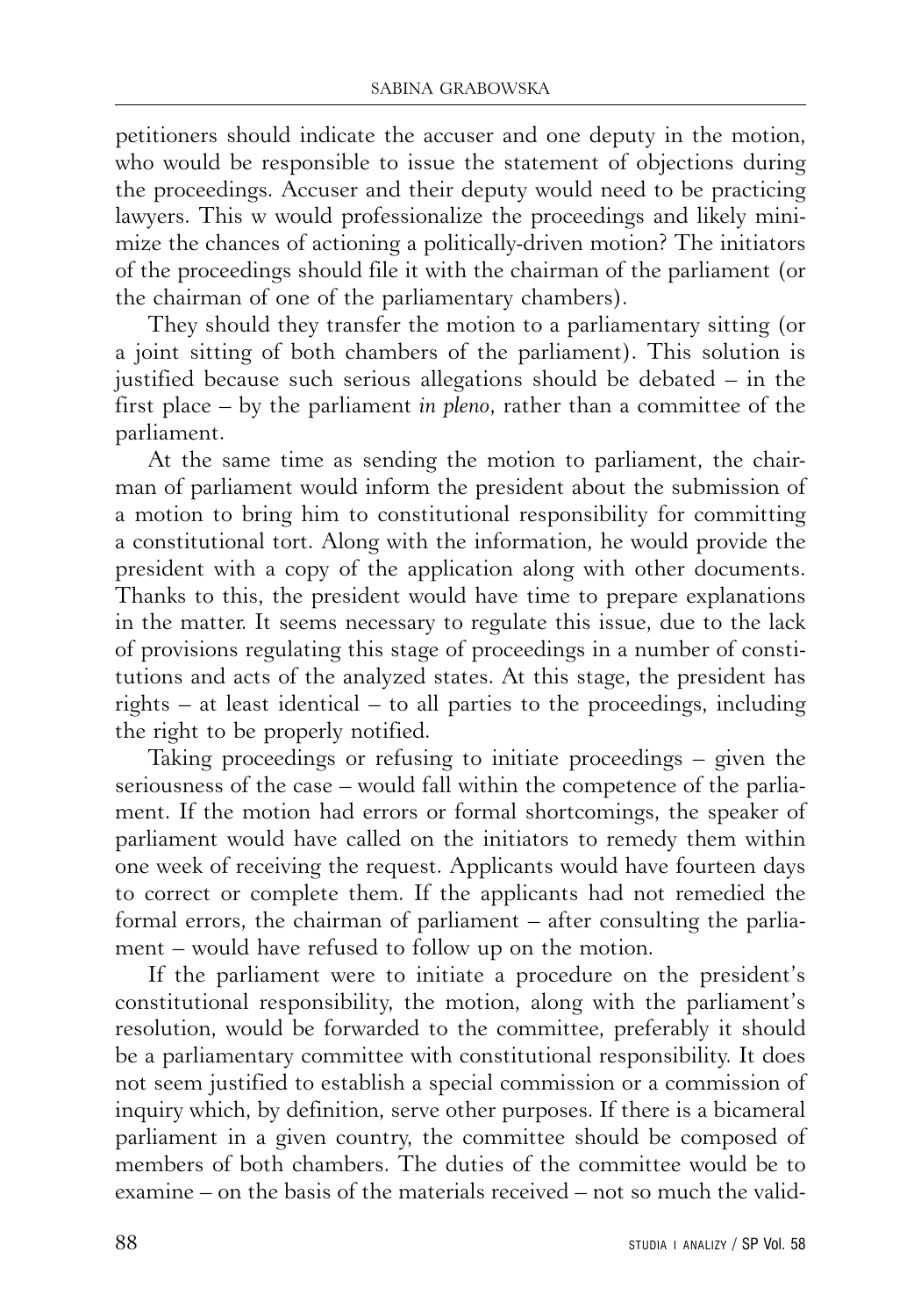ity, but the probability of the justification of the allegations made in the motion. The committee would produce a report on its work, analyzing the information and documents in its possession.

The committee would also be tasked with appointing a rapporteur from among its members to present the committee's report to the plenary session of parliament, and two prosecutors and two deputy prosecutors who, if parliament endorsed the proposal, would take part in further proceedings. Prosecutors and their deputy would have to, as in the case of persons nominated by the applicants as prosecutor and his deputy, have legal education and practice in this field. The commission would have one month to carry out work related to the motion to bring the president to constitutional responsibility.

Upon completion of its work, the committee would submit a written report to the chairman of parliament who would arrange for a debate on the report within two weeks of its submission. In a bicameral parliament, the debate should be held at a joint session of the chambers, chaired by the chairman of the chamber which received a motion to bring the president to constitutional accountability. It would be the responsibility of the chairman of the parliament to inform the president of the date of the parliamentary session and of the obligation to provide, at the latest on the seventh day before the scheduled parliamentary session, a written response to the allegations made. He would also notify the prosecutor and his deputy indicated in the motion to bring the president to constitutional responsibility. A period of fourteen days between the appointment and the debate would allow parliamentarians to familiarize themselves with the proposal, the evidence and the committee report.

At a sitting of the parliament, the commission's report should be presented first, and then the president's response to the allegations made, either presented in person or read out by the chairman of the meeting. Subsequently, parliamentarians could ask questions to the rapporteur and to the prosecutor and his deputy indicated by the applicants, as well as to the president, provided that at this stage of the proceedings the president would not be obliged to answer. This would be followed by a debate.

The parliament would vote on the motion to indict the president for committing a constitutional tort the day after the end of the debate. Parliament would vote separately for each charge against the president. I consider two-thirds of the votes of all parliamentarians to be the optimal majority required for a resolution to be valid. The resolution of the parliament would have the features of an indictment and would list in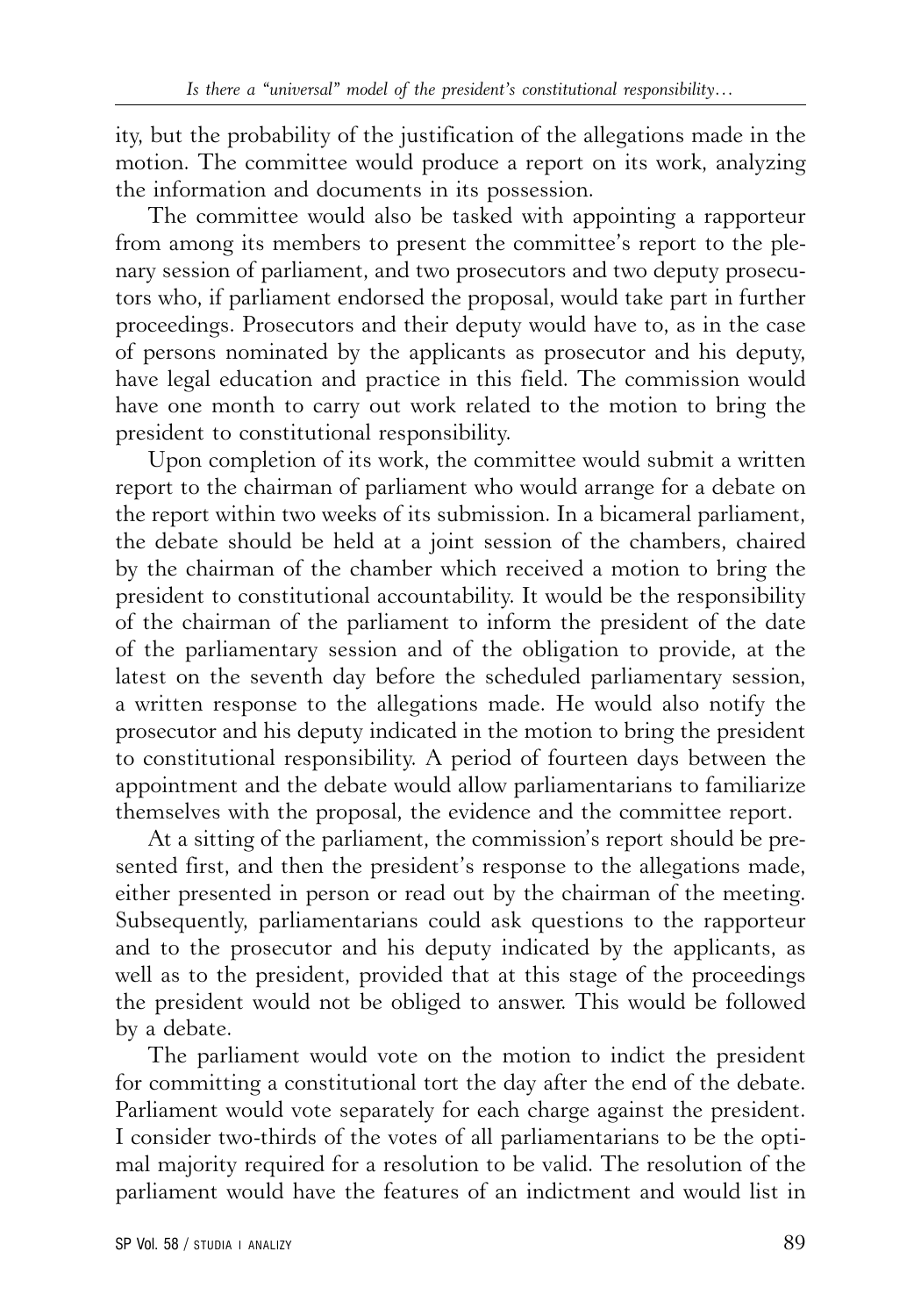its content allegations that would be supported by two thirds of parliamentarians. The remaining charges would not be covered by the indictment. Parliament could not increase the number of charges against the president as it was bound by the content of the motion.

If the president was charged, the parliament would appoint two accusers and two deputies. The parliament would thus be represented before the constitutional court by three accusers and three deputies, partly appointed by the commission, partly *in pleno*. Such a number would guarantee uninterrupted implementation of the proceedings, irrespective of any fortuitous reasons that prevent accusers from taking part in it. Adopting a resolution to indict the president would be tantamount to suspending them from office until the constitutional court ruled on the case. It is difficult to imagine the situation of a president accused of a constitutional tort, as a boycott of the head of state and an attempt to undermine his decisions could take place.

It would be advisable to limit – accidental or deliberate prolongation of proceedings – by specifying the duration of the proceedings. It seems that its "parliamentary stage" (until the resolution is sent to the constitutional court) should not last longer than three months. The parliament's resolution, in the form of an indictment, along with all relevant documents, would be submitted by the chairman of the parliament to the constitutional court within one week from the date of adoption of the resolution.

If none of the accusations formulated in the application obtained the required support, the proceedings on the constitutional responsibility of the president would be discontinued by the parliament. Further proceedings against the same person and on the basis of the same allegations would not be possible unless new significant circumstances came to light.

Chairman of the constitutional court, after receiving the indictment, together with the documents, it would transmit the judge-rapporteur, whose task would be to examine the indictment formally. Should the indictment show any deficiencies or errors, the chairman of parliament would have the option of rectifying them within fourteen days. If the formal deficiencies or errors are not removed, the proceedings should be discontinued at the session of the constitutional court.

The next step is the preparation by the judge-rapporteur  $-$  after reviewing the evidence – a report containing the analysis of evidence and requests for the appointment of experts, experts and witnesses, as well as for the provision of documents and information by institutions. The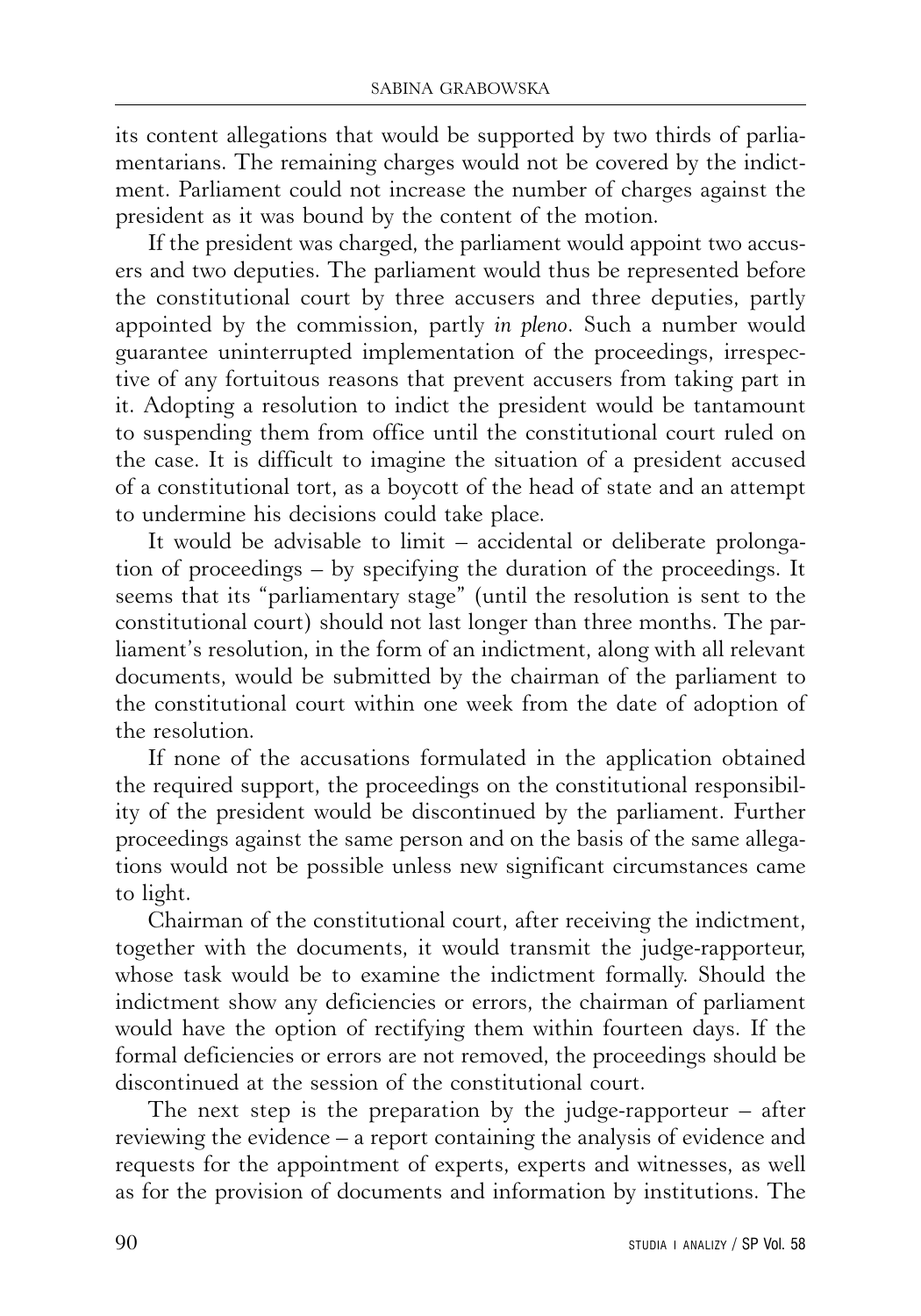judge would have one month from the correct filing of the indictment to prepare the report and submit it to the chairman of the constitutional court. The chairman of the constitutional court would schedule the main hearing within fourteen days from the date of submitting the report by the rapporteur judge.

It should be the responsibility of the chairman of the constitutional court to summon the president and the prosecutors and their deputies to the main hearing. The president would be entitled to appoint proxies equal to or less than the number of the accusers. Moreover, all persons and institutes would be called upon to present the required documents and to appear at the constitutional court session at which the main hearing would take place.

The constitutional court would rule as a full bench in cases concerning the commission of a constitutional tort by the president. The main trial should be open to the public, and its conduct should be entrusted – due to the rank of the accused – to the president of the constitutional court.

The hearing would start with the indictment read out, then the judge-rapporteur would present the report, then the president and the prosecution would take the floor. The next stage of the hearing would be for the president and the prosecutors to answer the questions asked by the judges. This would be followed by answers from experts, experts and witnesses, and additional evidence would be presented. At the end of the main hearing, the president could take the floor again.

After the main hearing is closed, the judges of the constitutional court would hold a closed session, followed by a vote on each of the charges brought against the president. If at least one of the charges obtained the required majority, the president would be found guilty of a constitutional tort. The required majority would be two-thirds of the votes of all constitutional court judges. The possibility of submitting dissenting opinions by judges should be included. After the end of the session, the chairman of the constitutional court would publicly announce the verdict on the president's constitutional responsibility with justification.

An acquittal verdict should result in the president being reinstated in office. However, if the president was found guilty of the alleged acts, he would be dismissed ex officio. Moreover, if the constitutional court found the allegations of violation of the constitution or laws against the president very serious, it could additionally impose a penalty of deprivation of public rights for a specified period and the loss of some or all of the retirement rights due to holding the office of president.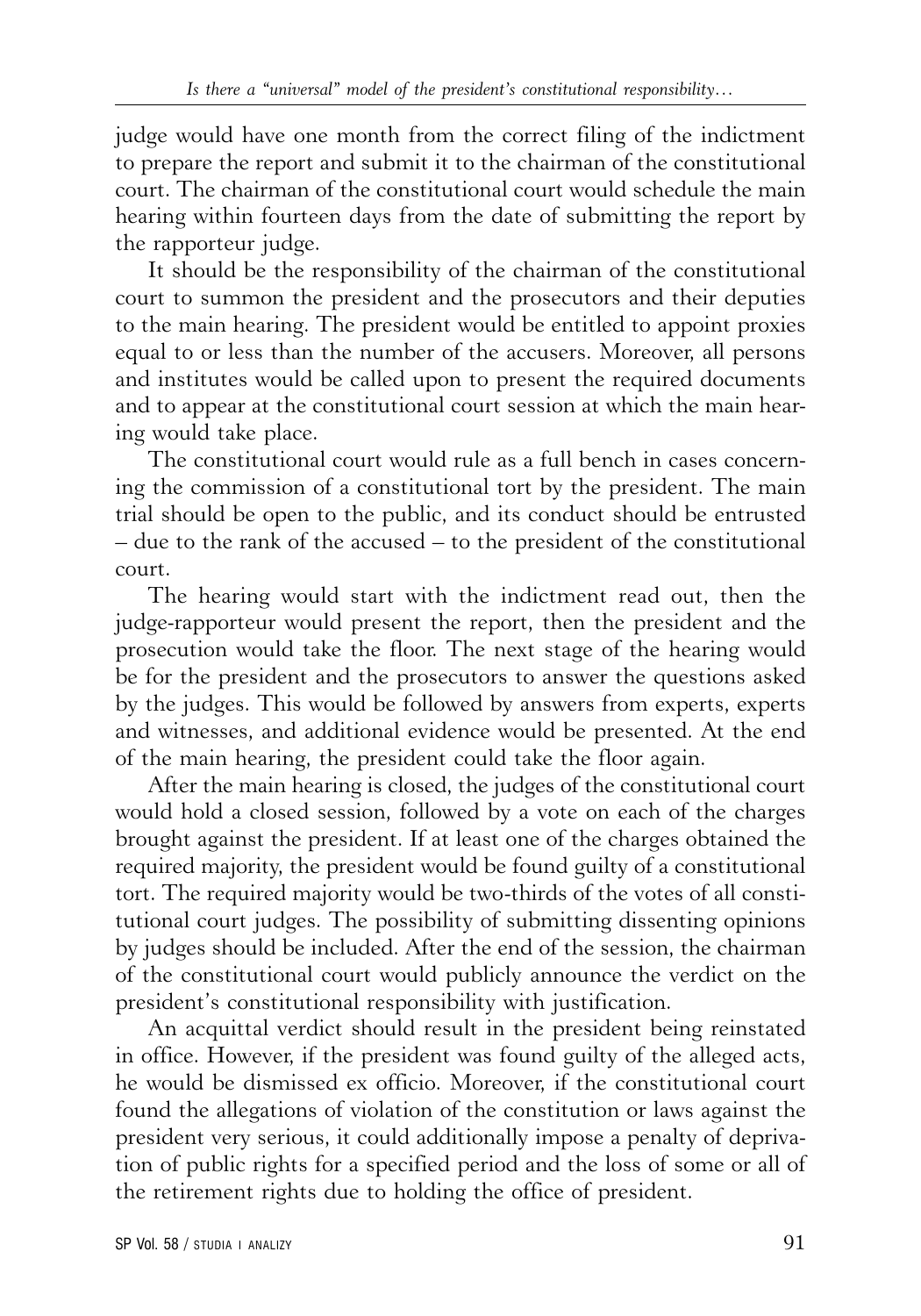A constitutional court verdict on the constitutional responsibility of the president would become valid at the time of its publication, it would be final and it would not be possible to appeal it unless significant new evidence emerged. In this case, the president or an eligible applicant a (group of parliamentarians, the government or a group of citizens) would have the right to send it to the constitutional court for a reconsideration.

If at any stage of the proceedings the president resigned, this would lead to the termination of the proceedings, unless the former president had already requested the proceedings to continue. This would offer them the opportunity to clear their name.

At the time of the removal of the president from office, early elections would be managed by the authorized body. It is beyond the scope of this article to discuss the optimal solution to the question of who stands in for the president during the proceedings outlined above, as well as the period between the resignation and the swearing-in of a newly elected president.

In the presented model of the president's constitutional responsibility, efforts were made to present universal solutions that could be introduced into the constitutional system of European republics. Just as the model of non-parliamentary (judicial) constitutional review of the law has become widespread, so should – in my opinion – the model of nonparliamentary decision-making about holding constitutional accountability spread, leaving politicians – specifically the parliamentary majority – with the right of initiative in this respect.

The subject of the proceedings should be a violation of the constitution, but only a serious violation, as Italian regulations define – "an attack on the constitution", as well as a serious violation of laws concerning the state system.

Taking proceedings or refusing to initiate proceedings – given the seriousness of the case – would fall within the competence of the parliament. If the parliament initiated proceedings on the president's constitutional responsibility, the motion, together with the parliament's resolution, would be referred to the committee. Upon completion of the work, the committee would report to the Speaker of Parliament in writing. At a parliamentary session, the commission's report should be presented first, followed by the president's response to the allegations and a debate. Parliament's resolution, in the form of an indictment, along with all relevant documents, would be submitted by the speaker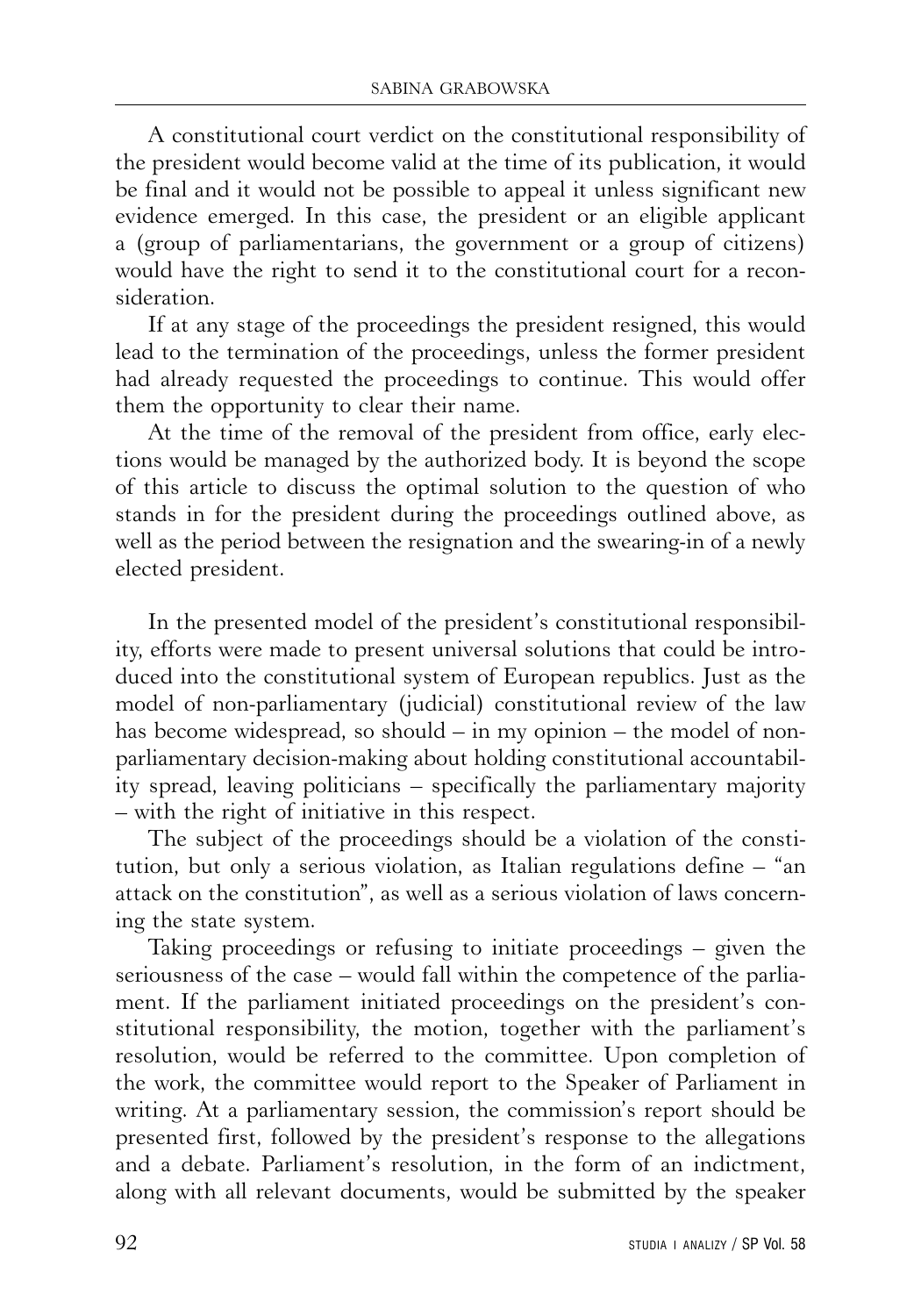of parliament to the constitutional court. The chairman of the constitutional court, upon receipt of the indictment together with the documents, would submit them to the judge-rapporteur, whose task would be to examine the indictment. The chairman of the constitutional court would schedule the main hearing of the president and the prosecutors. After the main hearing was closed, the judges of the constitutional court would hold a closed session, followed by a vote on each of the charges brought against the president. After the end of the session, the chairman of the constitutional court would publicly announce the verdict on the president's constitutional responsibility with justification.

The considerations about the nature of the president's responsibility in contemporary European republics verify the reality. While a number of constitutions of European states introduce the constitutional responsibility of the president, none of them provides for the possibility of bringing him to political accountability, or  $-$  which is in fact the same – parliamentary responsibility.

Objections may arise from granting the authority to dismiss the president from office to the same body that brought the accusation, because in this case there is no separation of procedural tasks. This may result in the accusation of the lack of objectivity and the lack of competence of the chamber, due to the possibility dominated by the supporters or opponents of the accused president.

In order to meet the requirement of the appropriate rank and authority of the authority, the task of judging the head of state should be entrusted to an institution belonging to the supreme state organs. However, a reservation should be added that it cannot be the same institution that presented the indictment. Moreover, it should not be any of the organs of executive power which, by definition, are denied judicial competence due to their servant character.

After getting acquainted with the various regulations of the president's constitutional responsibility operating in European countries, one can come to the conclusion that the only body meeting all the requirements would be the constitutional court. Most of the states – i.e. ten out of eighteen which have included the institution of the president's constitutional responsibility in their system – have established the constitutional court as a body authorized to conduct proceedings and issue a ruling on the president's accusation of committing a constitutional tort.

The argument in favor of granting such powers to constitutional courts is their special position in the system of state organs. Members of the constitutional court are selected on the basis of their knowledge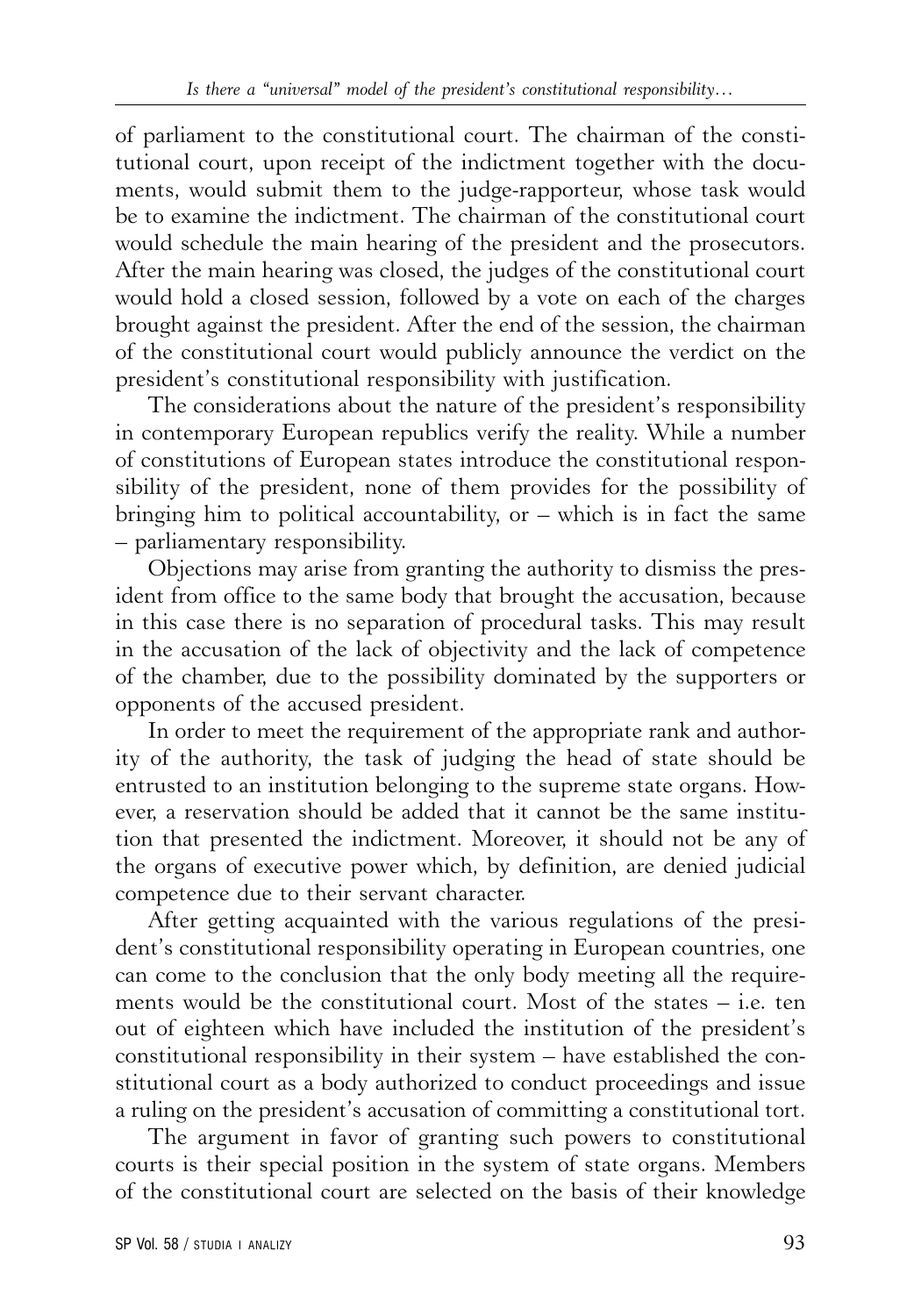and experience, which guarantees professional and competent performance of their duties. Moreover, they are trusted by citizens due to their impartiality and apoliticality. Thus, it gives them an advantage in competing with the parliament in terms of their competence to adjudicate in matters related to constitutional responsibility.

The accusation that can be made of such a solution is the way in which the composition of constitutional courts is formed by decisions of parliaments, which creates the presumption that members of the tribunals represent the interests of specific political options. Practice proves, however, that this allegation is ineffective, and members of constitutional courts are characterized by high independence due to the creation of efficiently functioning mechanisms of guaranteeing independence.

## **Bibliography**

- B. Banaszak, *Porównawcze prawo konstytucyjne współczesnych państw demokratycznych*, Warszawa 2007.
- E. Berselli, *Tutti poreti del presidente*, «Il Mulino»1992, No. 2.
- R. Bin, G. Brunelli, A. Pugiotto, P. Veronesi, *Il "Caso Cossiga". Capo dello Stato che esterna o privato cittadino che offende?*, Torino 2003.
- I. Bokszczanin, *Prezydent Republiki Włoskiej*, [in:] J. Osiński (ed.), *Prezydent w państwach współczesnych*, Warszawa 2009.
- P. Chrzczonowicz, *Problem odpowiedzialności konstytucyjnej i karnej Prezydentów Rzeczypospolitej Polskiej i Republiki Włoskiej*, [in:] Z. Witkowski (ed.), *Konstytucjonalizm włoski i polski w aktualnych fazach ich przemian. Materiały z sympozjum. Toruń, 2 czerwca 2005*, Toruń 2005.
- M. Fiorillo, *Il capo dello stato. La democrazia dalla A alla Z*, Roma–Bari 2002.
- M. Giżyńska, *Odpowiedzialność konstytucyjna głowy państwa w Republice Litewskiej (na tle kazusu Rolandasa Paksasa)*, [in:] A. Jamróz, S. Bożyk (eds.), *Z zagadnień współczesnych społeczeństw demokratycznych*, Białystok 2006.
- D. Górecki, R. Matonis, *Odpowiedzialność konstytucyjna Prezydenta Republiki Litewskiej Rolandasa Paksasa*, «Przegląd Sejmowy» 2004, No. 4.
- S. Grabowska, *Formy odpowiedzialności konstytucyjnej w Republice Rumunii*, [in:] S. Grabowska, R. Grabowski (eds.), *Formy odpowiedzialności konstytucyjnej w państwach europejskich*, Toruń 2010.
- S. Grabowska, R. Grabowski, *Odpowiedzialność prawna czy polityczna? Wątpliwości w sprawie charakteru instytucji odpowiedzialności Prezydenta Republiki Rumunii*, [in:] R.M. Czarny, K. Spryszak (eds.), *Państwo i prawo wobec współczesnych wyzwań. Współczesne ustroje państwowe i rozwój demokracji w Polsce. Księga jubileuszowa Profesora Jerzego Jaskierni*, T. II, Toruń 2012.
- S. Grabowska, *Referendum jako instytucja odpowiedzialności konstytucyjnej prezydenta. Analiza islandzkich regulacji*, [in:] J. Ciapała, P. Mijal (eds.), *Księga Jubileuszowa prof. Andrzeja Bałabana*, Szczecin 2017.